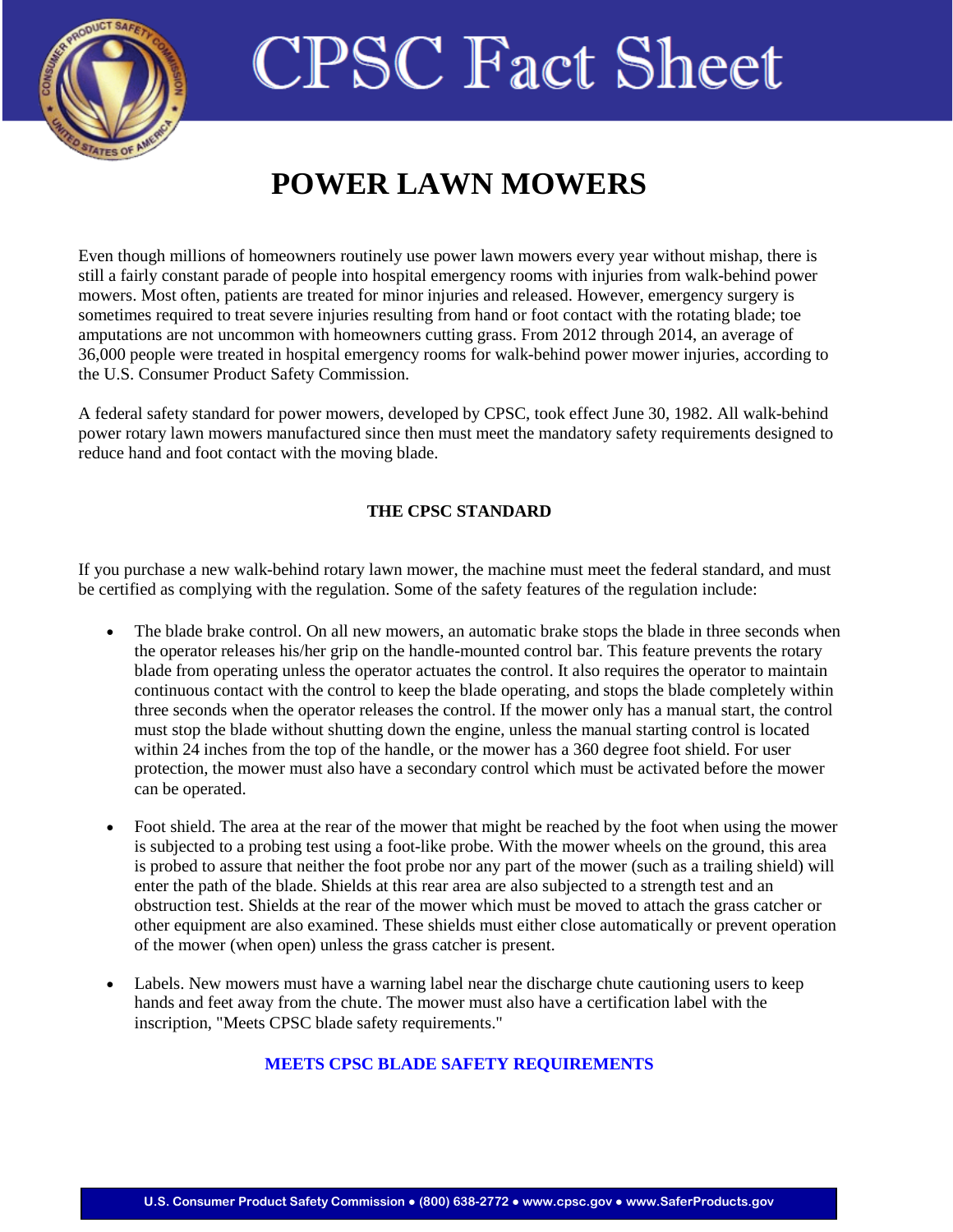

# **CPSC Fact Sheet**

## **SELECTING A MOWER**

If you are shopping for a walk-behind rotary lawn mower, consider the following factors which may affect mowing operations:

- Who will be using the machine most of the time? Will they tire quickly if they have to push the mower all the while or would a better choice be a self-propelled mower?
- Does the mower have deflectors at the discharge chute that force objects thrown from it to be ejected toward the ground rather than upward in the air?
- Does the mower start easily? Ignition systems have been improved to simplify manual starting of the mower.
- Is it easy to operate? Are controls within easy reach? Is the handle adjustable so others can use the mower without difficulty?
- Do you want to vary the cutting height of the grass during the growing season? Manufacturers use several methods to adjust the cutting height, including wheel levers and bolted wheels. Consider the ease with which you can adjust the cutting height when shopping for a mower.
- Consider your preferences for lawn care. If you don't bag grass clippings as you cut the lawn, then you will likely find the "engine kill" mower quite acceptable. With this machine, the engine will shut down and the rotary blade will stop within three seconds after you release your grip on the operator controls. With this "engine kill" mower, the pull-rope starter must be located within 24 inches of the top handle, or the protective foot shield must surround the entire mower housing.
- If you use a grass catcher to bag lawn clippings, then the mower which features the blade brake clutch should be considered. With this mower, the rotary blade stops within three seconds after you release the operator control bar, but the engine continues to operate. This allows you to empty the grass catcher frequently (the blade being stopped) without having to turn off the engine. When the catcher is returned in place, you simply engage the operator control to resume cutting grass. On these mowers, the starter cord may be found on top of the engine housing.
- Can you do some mower maintenance yourself or is the machine so complex that it must be returned to the mower shop for routine maintenance and repairs?

#### **USING THE WALK-BEHIND ROTARY MOWER**

CPSC offers these suggestions for the safe use of rotary lawn mowers:

Fill the fuel tank before starting the engine to cut the lawn. Never refuel the mower when it is running or while the engine is hot.